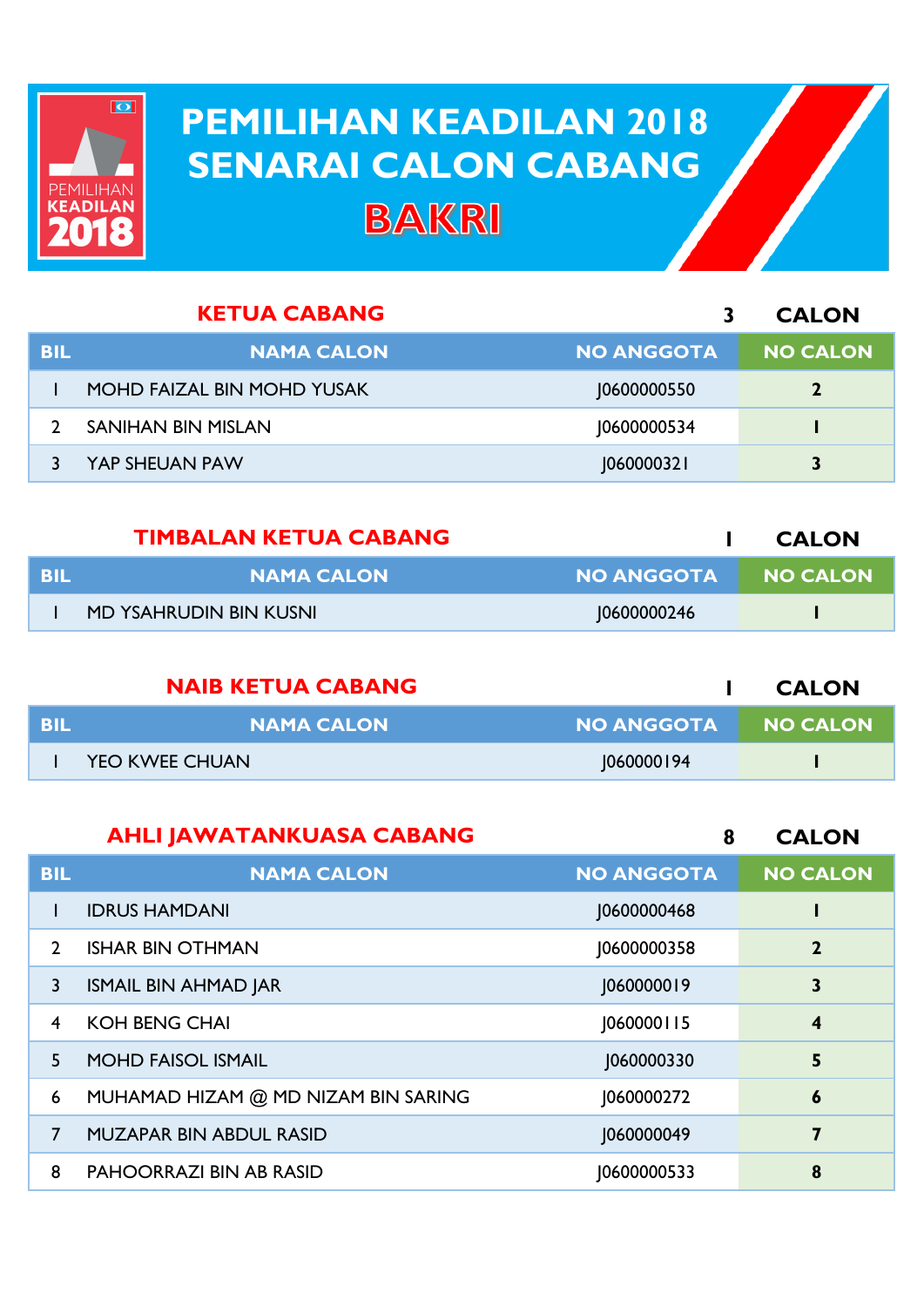| <b>KETUA AMK CABANG</b> |                                   |                   | <b>CALON</b>    |
|-------------------------|-----------------------------------|-------------------|-----------------|
| BIL                     | <b>NAMA CALON</b>                 | <b>NO ANGGOTA</b> | <b>NO CALON</b> |
|                         | <b>MOHD FAIZAL BIN MOHD YUSAK</b> | 10600000550       |                 |
|                         | <b>TIMBALAN KETUA AMK CABANG</b>  |                   | <b>CALON</b>    |

| - BIL | NAMA CALON                    | <b>NO ANGGOTA</b> | <b>NO CALON</b> |
|-------|-------------------------------|-------------------|-----------------|
|       | <b>MOHD KHIDIR BIN ISMAIL</b> | 10600000646       |                 |

|     | <b>NAIB KETUA AMK CABANG</b> |                   | <b>CALON</b> |
|-----|------------------------------|-------------------|--------------|
| BIL | <b>NAMA CALON</b>            | <b>NO ANGGOTA</b> | NO CALON     |
|     |                              |                   |              |
|     |                              |                   |              |

|      | <b>AHLI JAWATANKUASA AMK CABANG</b> |                     | <b>CALON</b> |
|------|-------------------------------------|---------------------|--------------|
| -BIL | <b>NAMA CALON</b>                   | NO ANGGOTA NO CALON |              |
|      |                                     |                     |              |